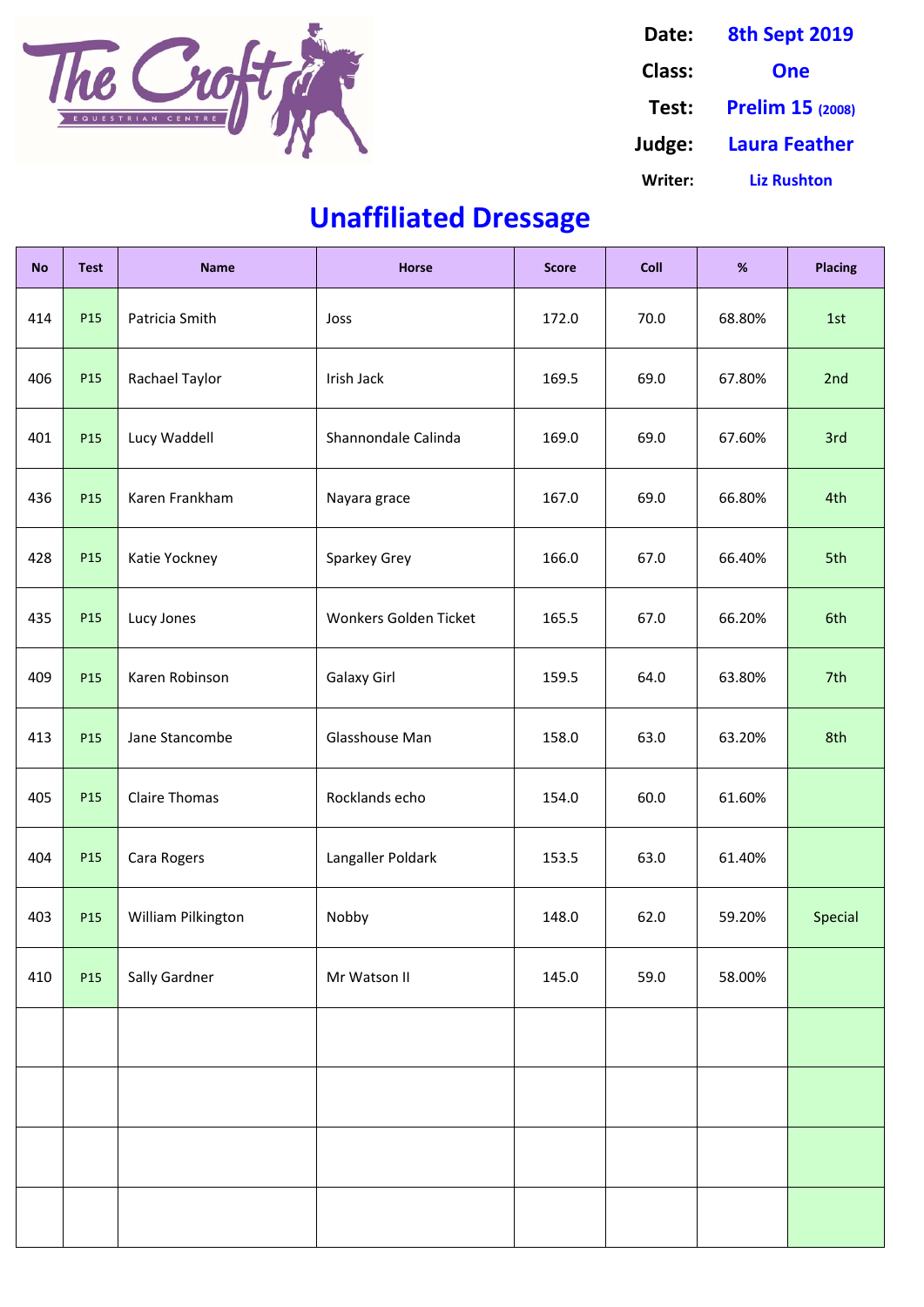| <b>No</b> | <b>Test</b>     | <b>Name</b>             | <b>Horse</b>              | <b>Score</b> | <b>Coll</b> | %      | <b>Placing</b>   |
|-----------|-----------------|-------------------------|---------------------------|--------------|-------------|--------|------------------|
| 428       | P <sub>19</sub> | Katie Yockney           | <b>Sparkey Grey</b>       | 161.0        | 68.0        | 67.08% | 1st              |
| 406       | P <sub>19</sub> | <b>Rachael Taylor</b>   | Irish Jack                | 161.0        | 67.0        | 67.08% | 2nd & Special    |
| 418       | P <sub>19</sub> | Gary Yeoman             | <b>Bertie</b>             | 159.0        | 66.0        | 66.25% | 3rd              |
| 409       | P <sub>19</sub> | Karen Robinson          | <b>Galaxy Girl</b>        | 155.0        | 64.0        | 64.58% | $4th =$          |
| 424       | P <sub>19</sub> | Sarah Grogut            | Tinker                    | 155.0        | 64.0        | 64.58% | $4th =$          |
| 411       | P <sub>19</sub> | <b>Gemma Parkes</b>     | <b>Star Glow</b>          | 152.0        | 62.0        | 63.33% | 6th              |
| 404       | P <sub>19</sub> | Cara Rogers             | Langaller Poldark         | 151.5        | 64.0        | 63.13% | 7th              |
| 422       | P <sub>19</sub> | Helena Dolphin          | Aughrim Kingstown         | 149.5        | 63.0        | 62.29% | 8th              |
| 420       | P <sub>19</sub> | <b>Terrie Cross</b>     | <b>Buddy</b>              | 148.0        | 66.0        | 61.67% | 9th              |
| 431       | P <sub>19</sub> | Melanie St John-Metcalf | Katie<br>(Rock of Cashel) | 147.0        | 62.0        | 61.25% | 10th             |
| 433       | P <sub>19</sub> | Megan Hodder            | <b>Mick</b>               | 146.5        | 61.0        | 61.04% | 11th             |
| 410       | P <sub>19</sub> | <b>Sally Gardner</b>    | Mr Watson II              | 139.0        | 59.0        | 57.92% | 12 <sup>th</sup> |
|           |                 |                         |                           |              |             |        |                  |
|           |                 |                         |                           |              |             |        |                  |
|           |                 |                         |                           |              |             |        |                  |
|           |                 |                         |                           |              |             |        |                  |



**Date: 8th Sept 2019 Writer: Liz Rushton Judge: Laura Feather Class: Two Test: Prelim 19 (2008)**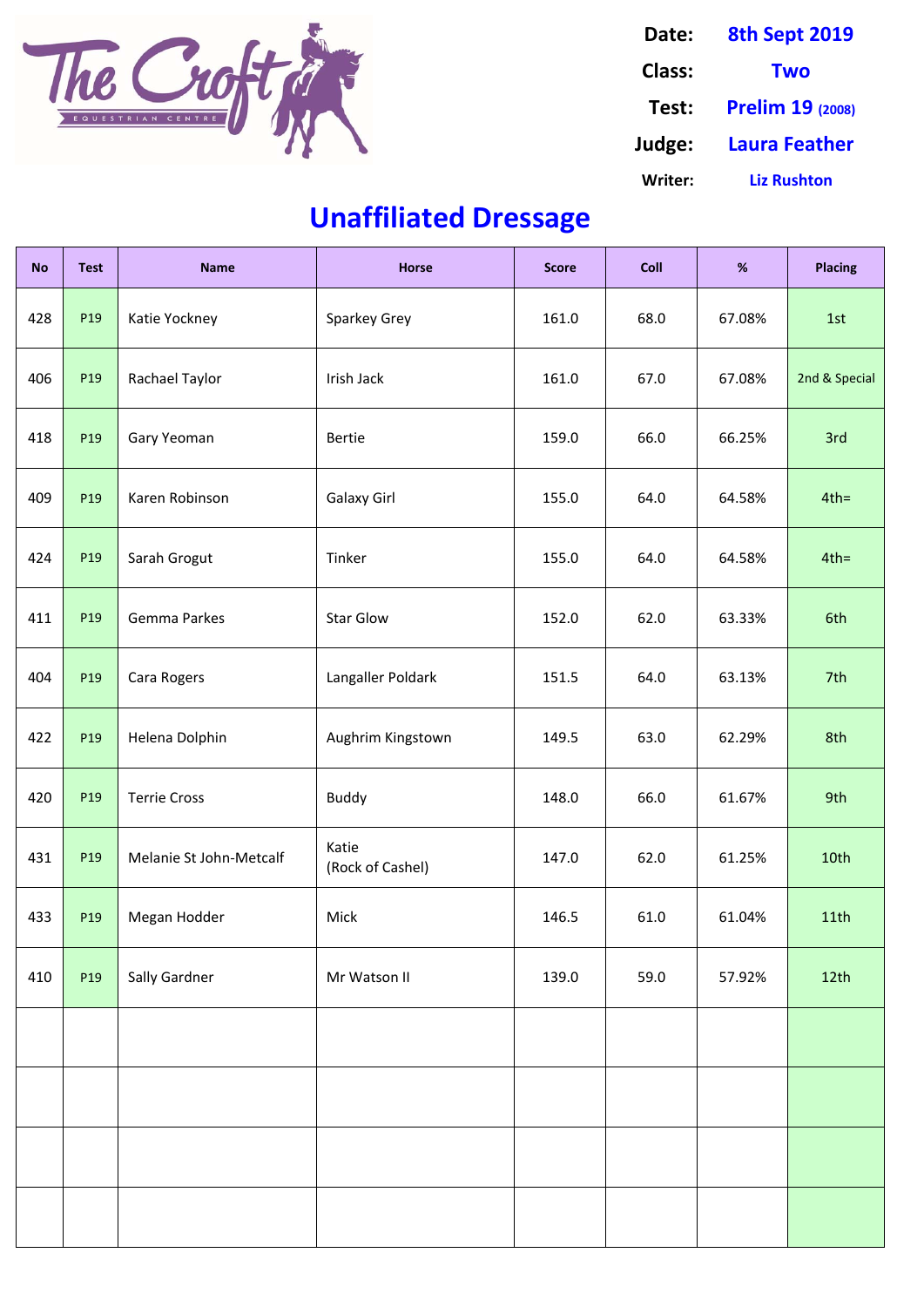| <b>No</b> | <b>Test</b> | <b>Name</b>            | <b>Horse</b>                | <b>Score</b> | <b>Coll</b> | $\%$   | <b>Placing</b> |
|-----------|-------------|------------------------|-----------------------------|--------------|-------------|--------|----------------|
| 432       | <b>N23</b>  | Carrie Passmore        | Dayshe                      | 176.5        | 54.0        | 73.54% | 1st            |
| 408       | <b>N23</b>  | <b>Clare Beswick</b>   | Arturo Amigo                | 170.0        | 53.0        | 70.83% | $2nd=$         |
| 434       | <b>N23</b>  | <b>Scarlet Harter</b>  | Nemo                        | 170.0        | 53.0        | 70.83% | $2nd=$         |
| 430       | <b>N23</b>  | <b>Tina Guion</b>      | With Good Intention         | 170.0        | 53.0        | 70.83% | $2nd=$         |
| 424       | <b>N23</b>  | Sarah Grogut           | Tinker                      | 168.5        | 52.0        | 70.21% | 5th            |
| 437       | <b>N23</b>  | <b>Susan Armstrong</b> | Coelenhage's Playboy        | 158.5        | 49.0        | 66.04% | 6th & Special  |
| 400       | <b>N23</b>  | Mel Appleford          | Elli                        | 157.5        | 49.0        | 65.63% | 7th            |
| 429       | N23         | Sophie Clarke          | Polden Encore               | 156.5        | 48.0        | 65.21% | 8th            |
| 425       | <b>N23</b>  | Claire Hubbard         | Cupidor                     | 154.0        | 48.0        | 64.17% | 9th            |
| 412       | <b>N23</b>  | Dee Froom              | Clover Queen                | 153.5        | 47.0        | 63.96% | $10th =$       |
| 423       | <b>N23</b>  | Annette Dolphin        | <b>Cavalier Bonnie Lass</b> | 153.5        | 47.0        | 63.96% | $10th =$       |
|           |             |                        |                             |              |             |        |                |



**Date: 8th Sept 2019 Writer: Nicky Davies Judge: Julie Jerome Class: Three Test: Novice 23 (2012)**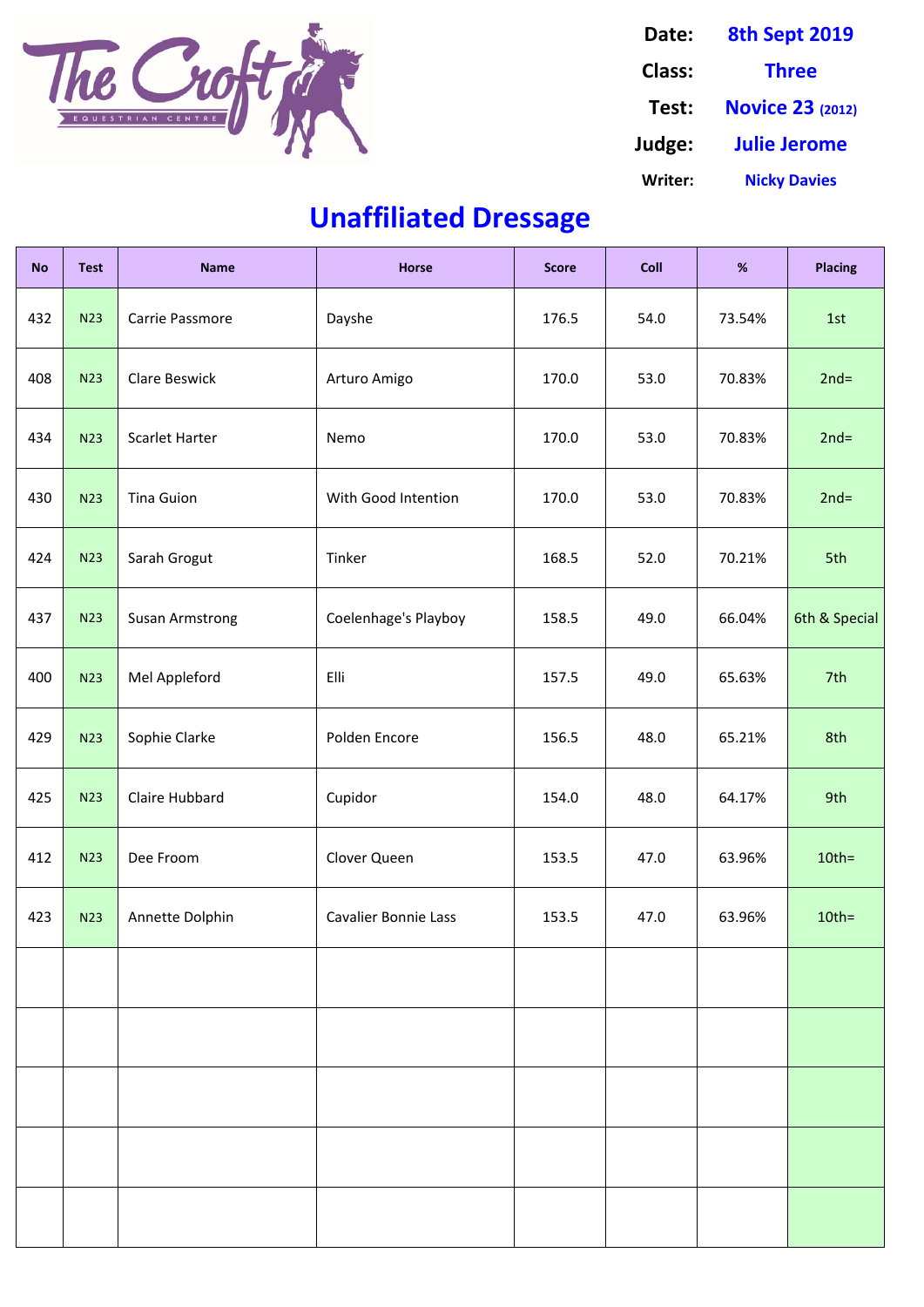| <b>No</b> | <b>Test</b> | <b>Name</b>            | <b>Horse</b>         | <b>Score</b> | <b>Coll</b> | %      | <b>Placing</b> |
|-----------|-------------|------------------------|----------------------|--------------|-------------|--------|----------------|
| 434       | <b>N39</b>  | <b>Scarlet Harter</b>  | Nemo                 | 168.5        | 39.0        | 64.81% | 1st            |
| 417       | <b>N39</b>  | <b>Clare Griffin</b>   | Rockwood Rosie       | 166.5        | 39.0        | 64.04% | 2nd            |
| 421       | <b>N39</b>  | Sam Muzeen             | Edmar lanto          | 166.0        | 39.0        | 63.85% | 3rd            |
| 425       | <b>N39</b>  | Claire Hubbard         | Cupidor              | 162.0        | 38.5        | 62.31% | 4th & Special  |
| 430       | N39         | <b>Tina Guion</b>      | With Good Intention  | 161.5        | 38.5        | 62.12% | 5th            |
| 437       | <b>N39</b>  | <b>Susan Armstrong</b> | Coelenhage's Playboy | 155.5        | 35.5        | 59.81% | 6th            |
|           |             |                        |                      |              |             |        |                |
|           |             |                        |                      |              |             |        |                |
|           |             |                        |                      |              |             |        |                |
|           |             |                        |                      |              |             |        |                |
|           |             |                        |                      |              |             |        |                |
|           |             |                        |                      |              |             |        |                |



**Date: 8th Sept 2019 Writer: Nicky Davies Judge: Julie Jerome Class: Four Test: Novice 39 (2010)**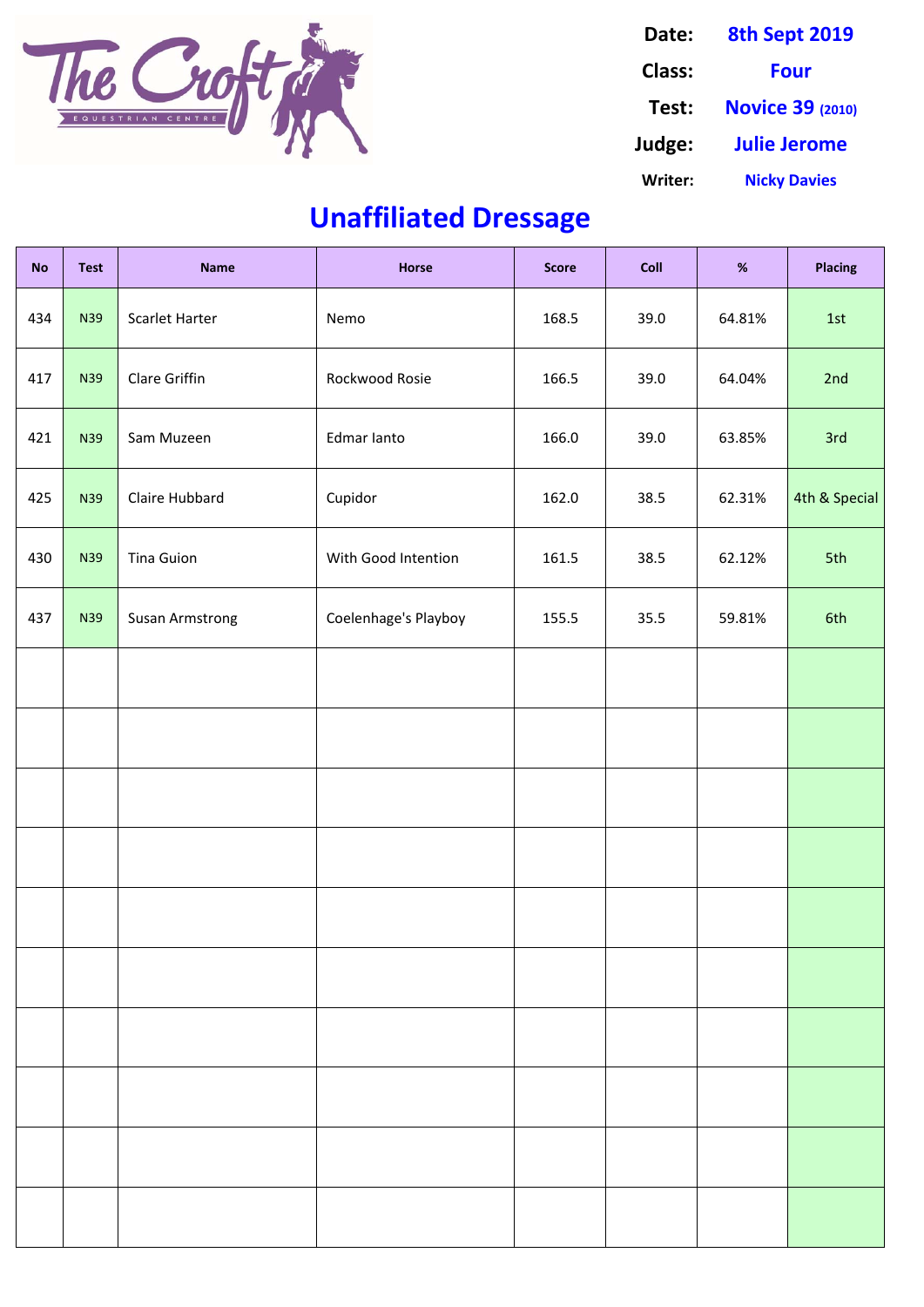| <b>No</b> | <b>Test</b> | <b>Name</b>             | <b>Horse</b>       | <b>Score</b> | Coll | %      | <b>Placing</b> |
|-----------|-------------|-------------------------|--------------------|--------------|------|--------|----------------|
| 417       | E53         | <b>Clare Griffin</b>    | Rockwood Rosie     | 231.5        | 54.0 | 68.09% | 1st            |
| 419       | E53         | Gary Yeoman             | Tuvok              | 230.5        | 56.0 | 67.79% | 2nd            |
| 415       | E53         | <b>Christine Porter</b> | Woody Woods        | 226.0        | 54.0 | 66.47% | 3rd            |
| 438       | E53         | Poppy Bennett           | <b>Nou Nours B</b> | 222.5        | 52.0 | 65.44% | 4th            |
| 402       | E53         | Max Campbell            | Hihalino AR        | 221.0        | 54.0 | 65.00% | 5th            |
| 416       | E53         | Hope Gardner            | Chestermill        | 211.5        | 49.0 | 62.21% | 6th & Special  |
|           |             |                         |                    |              |      |        |                |
|           |             |                         |                    |              |      |        |                |
|           |             |                         |                    |              |      |        |                |
|           |             |                         |                    |              |      |        |                |
|           |             |                         |                    |              |      |        |                |
|           |             |                         |                    |              |      |        |                |

#### **Unaffiliated Dressage**



**Writer: Claire Shoesmith Judge: Terrie Cross Date: 8th Sept 2019 Class: Five Test: Elementary 53 (2007)**